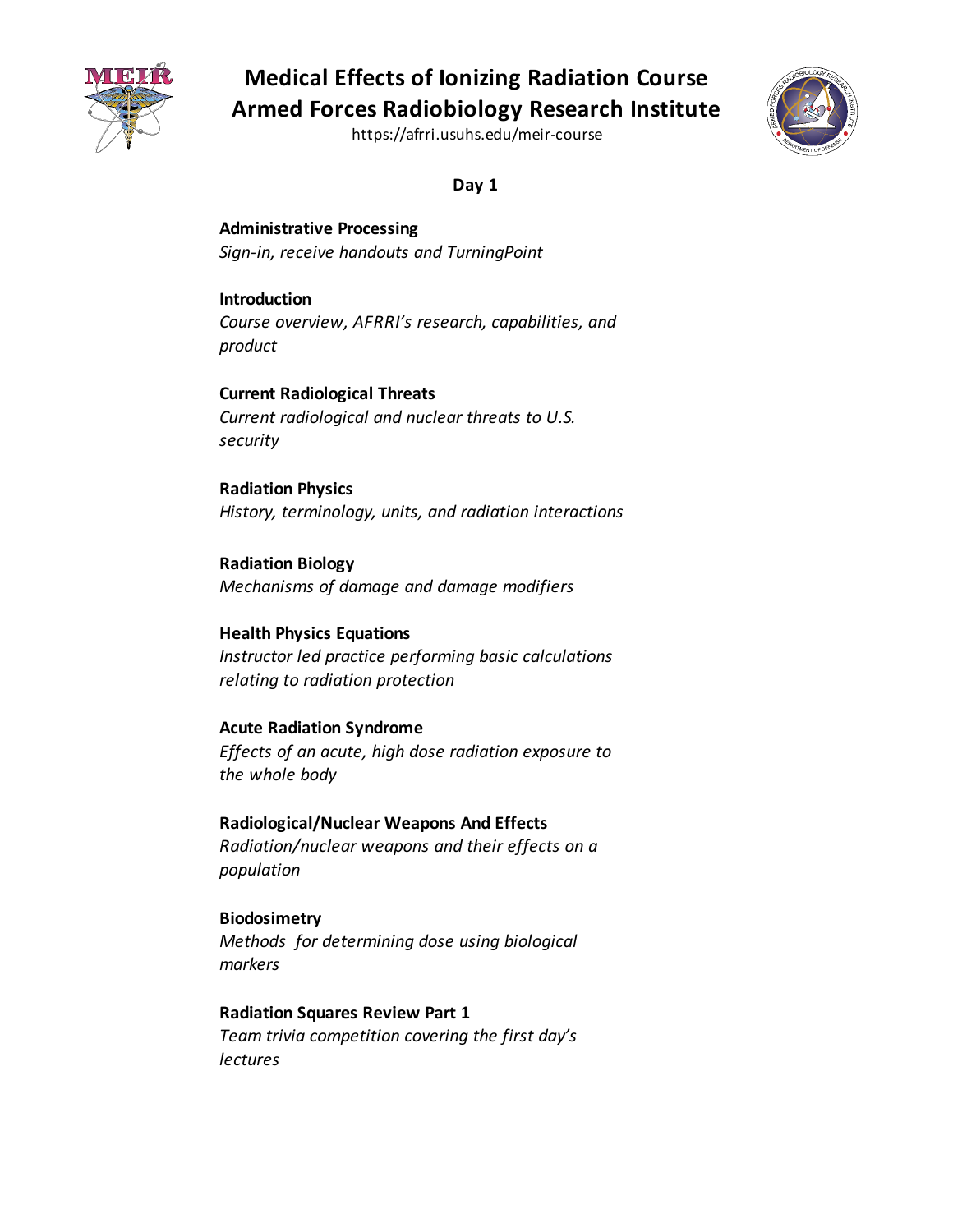

https://afrri.usuhs.edu/meir-course



**Day 2** 

### **Operational Management of Radiation Incidents**

 *operational planning, and recommendations for public Decontamination methods, current regulations, health protection* 

## **Medical Managament of Radiation Injury**

 *ARS phases, diagnostics, and confounders for persons exposed to radiation* 

### **Late Effects of Ionizing Radiation**

 *Delayed health effects from long-term, low-level, and chronic high-dose sub-lethal exposures of ionizing radiation* 

#### **Radiation Detection Part 1 - Physical Dosimeters**

 *Radiation detection theory, construction, operation, and hands-on practice* 

## **Radiation Detection Part 2 - Survey Meters**

 *Radiation detection theory, construction, operation, and hands-on practice* 

#### **Internal Contamination**

 *Removal methods of internally deposited radioactive materials in the body* 

#### **Radiation Squares Review Part 2**   *Team trivia competition covering the first day's lectures*

#### **Scenario Workshop**

 *Propose solutions to real-world scenarios and utilize the information to advise on radiological triage and protection*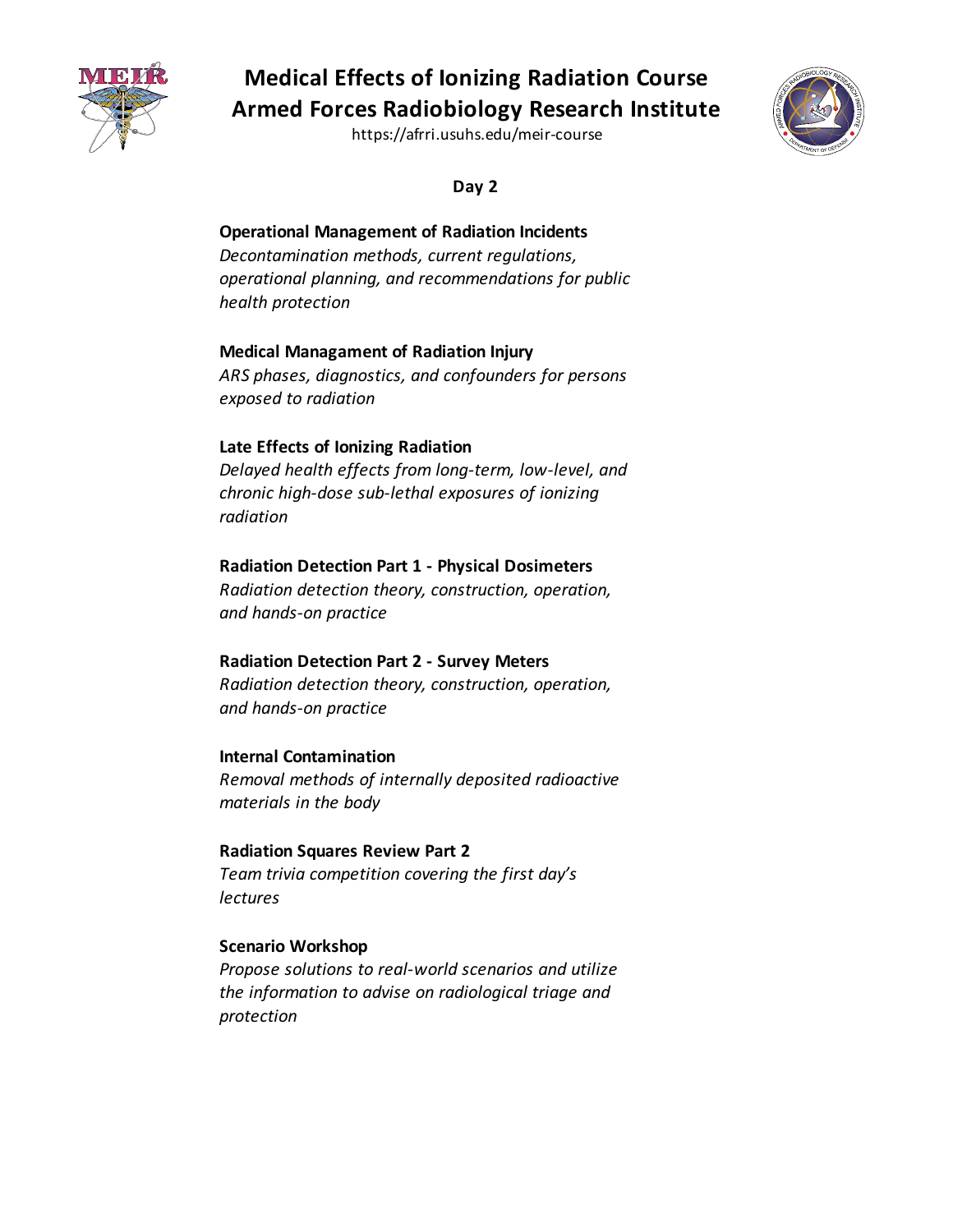

https://afrri.usuhs.edu/meir-course



**Day 3** 

#### **Radiation Accidents Part 1**

 *Historical incidences where people have been exposed to acute or chronic radiation* 

#### **Radiation Accidents Part 2**

 *Historical incidences where people have been exposed to acute or chronic radiation* 

#### **Psycholgical Factors**

 *Psychological reactions of populations exposed to a nuclear detonation, or real or perceived widespread contamination* 

## **Medical Uses of Radiation**   *Radiation generating devices and radioisotopes used in clinical settings*

 **Final Exam (Multiple Choice) Film and Open Discussion**   *CDC "Radiological Terrorism" Clinician's Training Film* 

#### **Radiation Incident Response**

 *Roles of the various agencies responding to a radiological incident* 

 *Group presentations of solutions from the Scenario*  **Scenario Presentations**  *Workshop* 

## **DTRA Technical Reachback Overview**   *Capabilities of DTRA Technical Reachback and the RFI process*

 *Presentation of nuclear detonation and radiological*  **Modeling Applications**  *weapons modeling* 

 **Closing Comments & Test Review**